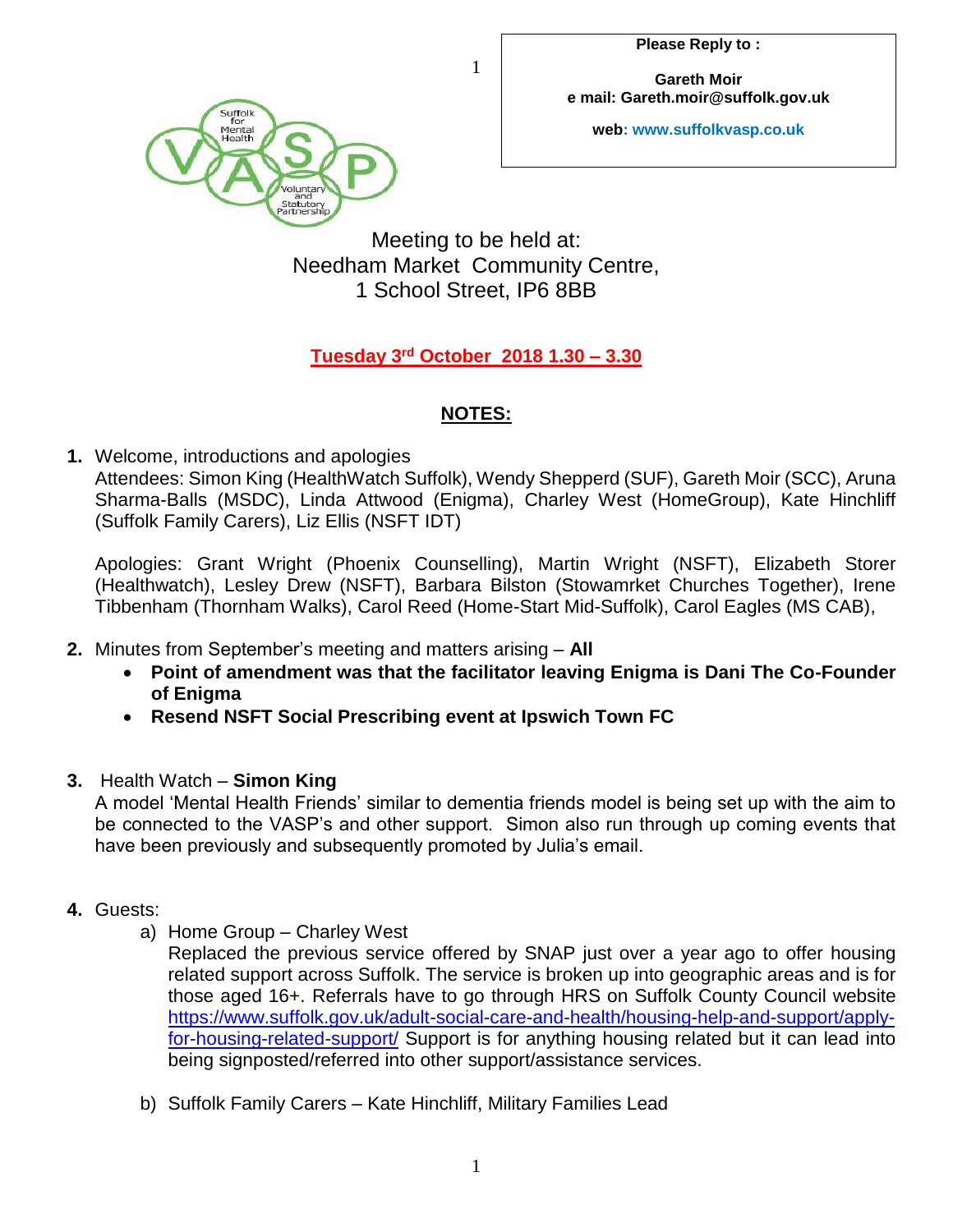The Military Families support service offered by Suffolk Family Carers, is currently a two year funded piece of support work available to current serving personnel and their families where there is a caring role. Further up dates on the work around this project will be available soon as Kate gets in to post. **GM** – to send Kate contact details for Wattisham base and Sally Watson.

- **5.** Events Calendar:
	- a. Verious events taking place for World Mental Health Day
	- b. 26<sup>th</sup> October 10am 4pm Hearing Voices, University of Suffolk
	- c. 27<sup>th</sup> October 6:00pm 9:00pm Recovery's Got Talent Show, for info contact *info@rgt*[bse.co.uk](mailto:info@rgt-bse.co.uk)
	- d. 29<sup>th</sup> October 9:30am  $-$  3:00pm 500 Messages of Hope, at The Mix
	- e. 2<sup>nd</sup> November, 12:00pm 4:30pm, Mind Body & Soul, Social Prescribing. To book [https://www.surveymonkey.co.uk/r/Mind\\_Body\\_and\\_Soul](https://www.surveymonkey.co.uk/r/Mind_Body_and_Soul) or call: 07443 293644
	- f. 29<sup>th</sup> November Quiz Night in aid of Phoenix Counselling 6.30pm 7.30 pm for food and Quiz starts at 8.00pm, at Stowmarket golf Club.

## **6.** NSFT – **A representative**

- **7.** World Mental Health Day 2018 given the short time scale and no engagement from the school it was suggested to be on the Rec to catch young people as they finished school to have a conversation about mental health & wellbeing, whilst offering a free drink to anyone who has a conversation. **LA** to give GM telephone number for the café **GM** to contact café,
- **8.** Future Events (Christmas event, Time to Talk Day 7<sup>th</sup> February 2019, World mental health day  $10<sup>th</sup>$  October 2019,)
	- a. All agreed that after this World Mental Health Day look to discuss arranging an event such as a soup lunch in December.
- **9.** AOB and Members Updates
	- a. AOB: putting a suggestion forward to consider some thematic meetings, once a quarter or three times a year.
	- b. Members Up Dates:
		- i. Enigma Now have a waiting list to attend the groups so will be running drop in session alongside the Meet Up Monday's at The Café on The Rec (Monday's 10- 12) and Linda will be their on a fortnightly basis starting  $5<sup>th</sup>$  November.
		- ii. MSDC -
		- iii. SUF The mental health transformation survey received 768 responses (444 service users, 169 carers, 155 professionals) alongside the wider questioning sessions. The responses are now in the process of being collated and will be fed back on and how they will be responded to.
- **10.** Next meeting dates